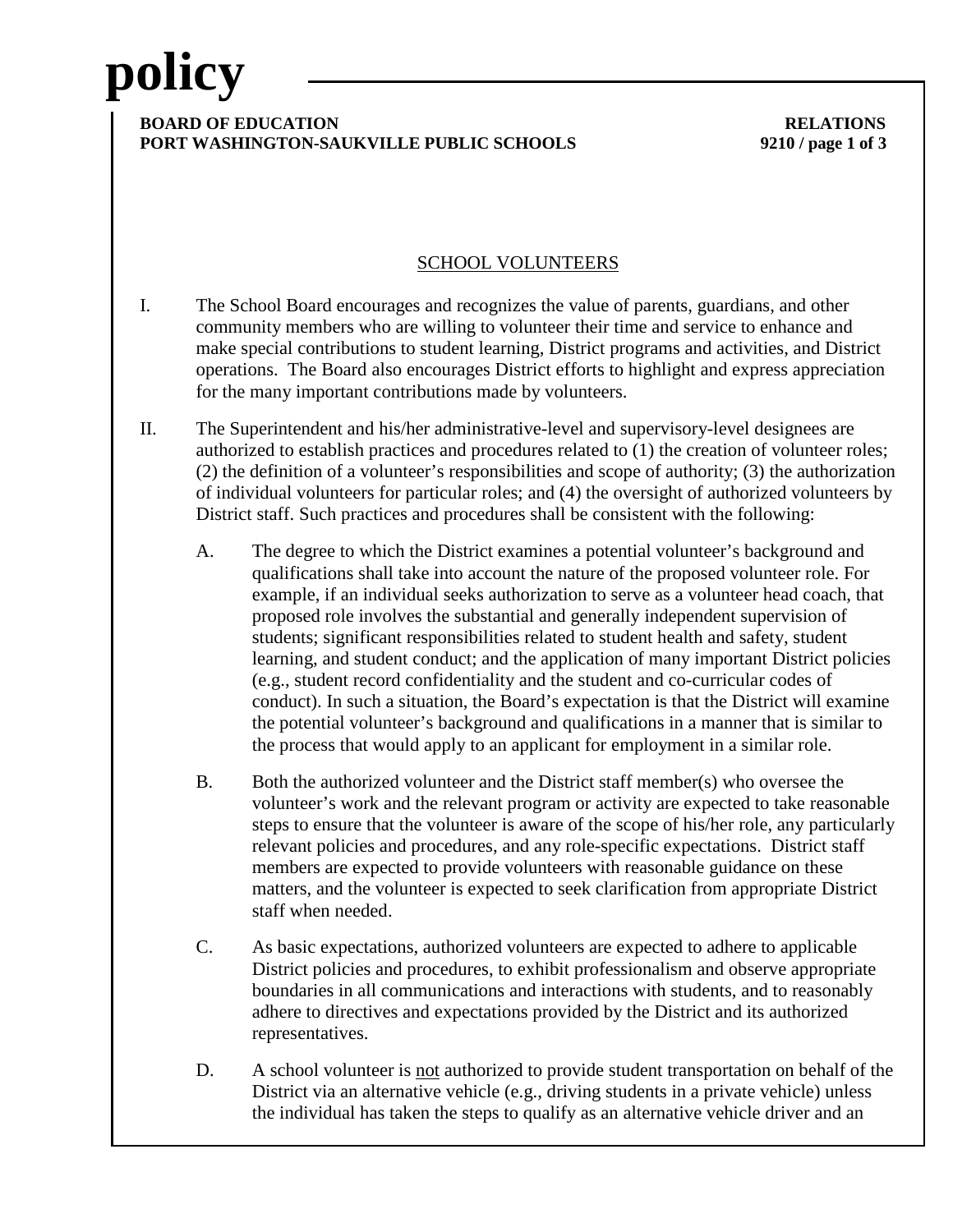# **policy**

### **BOARD OF EDUCATION RELATIONS PORT WASHINGTON-SAUKVILLE PUBLIC SCHOOLS 9210 / page 2 of 3**

appropriate District official has expressly authorized the individual to provide such student transportation in writing.

- E. A school volunteer is not authorized to administer prescription or non-prescription medication to a student (other than the volunteer's own child) unless an appropriate District official has expressly authorized the individual to administer medication to students under applicable District policies. Such authorization shall be documented in writing. This paragraph shall not be interpreted to affect or diminish any immunity from liability that a school volunteer may have in connection with rendering emergency care to a student in good faith.
- F. The District reserves the right, in its sole discretion and at any time, to rescind, limit, or modify the scope of an authorized volunteer's approved role, up to and including relieving the individual of his/her duties as a District-authorized volunteer.
- G. A School Board member will not be approved to serve as a volunteer coach or volunteer activity advisor except by approval of the Board and in compliance with applicable state statutes that regulate such a volunteer role for Board members.
- III. The safety and well-being of the students, staff members, and volunteers of the district are paramount. Therefore, the district shall conduct criminal background checks on all volunteers who will be working directly with and/or who have access to students. Background checks will be conducted and passed prior to the first time the individual volunteers work with the students, and the district reserves the right to conduct additional background checks periodically thereafter, and no less than every 3 years.
- IV. Relative to any personal injury, illness, or damage to or loss of personal property that a volunteer may sustain while volunteering, the District has assumed no additional liability beyond any liability that would already be imposed under applicable law in a specific situation. Therefore, an individual who chooses to serve as a volunteer generally does so at his/her own risk in regard to such injury, illness, damage, or other loss. An authorized school volunteer is not a District employee unless he/she is separately employed in a different and non-volunteer capacity. Authorized volunteers are not covered by worker's compensation insurance or by the District's group medical insurance plans that are offered to eligible employees.
- V. This policy does not apply to individuals who choose to volunteer time and service to and under the direction of a school support organization that is separate and independent of the District (e.g., an athletics booster organization that is organized as a non-profit entity). However, this policy and other District policies may apply to certain activities that may be jointly conducted by the District and by any such school support organization.